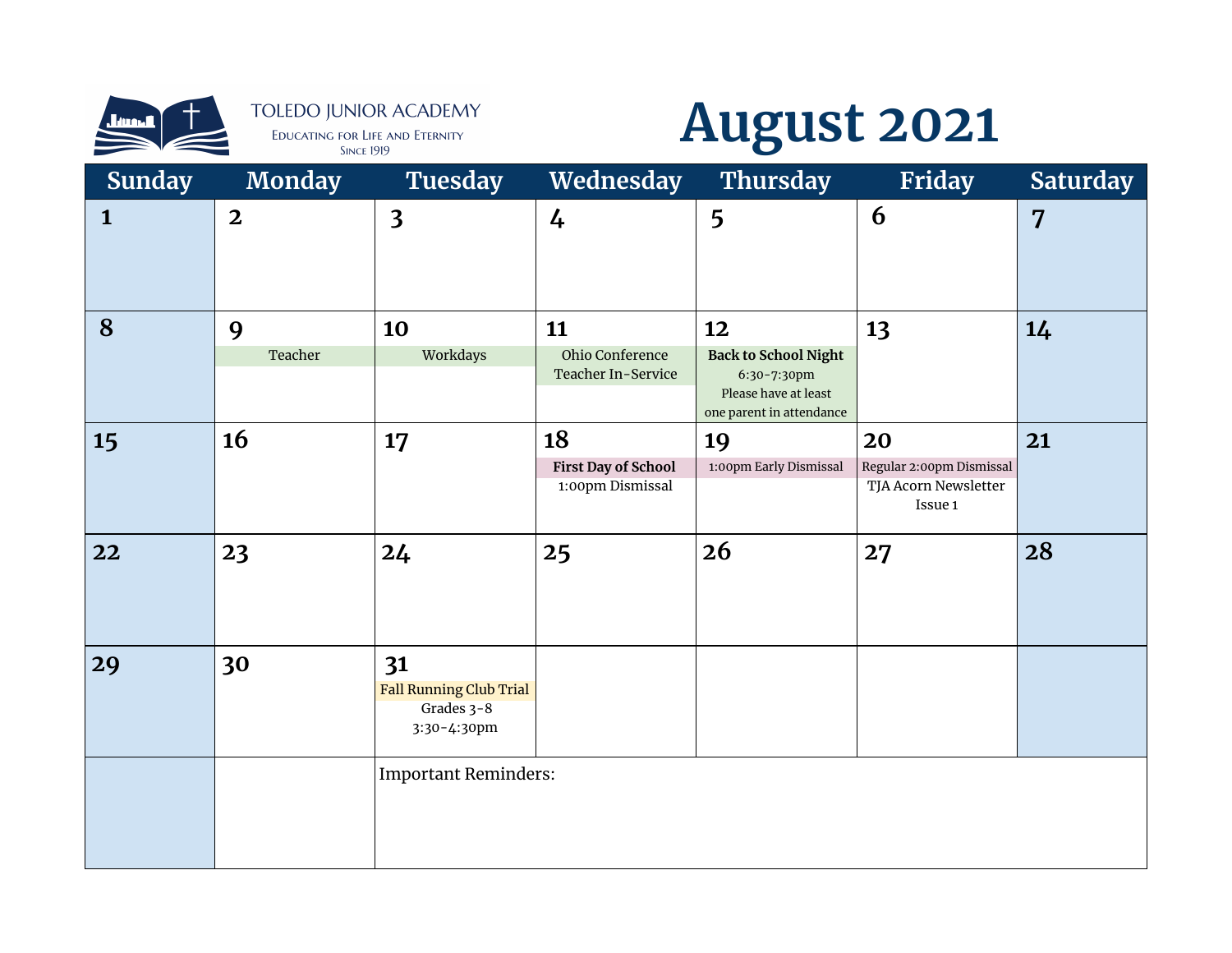

TOLEDO JUNIOR ACADEMY Educating for Life and Eternity<br>Since 1919

**September 2021**

| <b>Sunday</b> | <b>Monday</b>                | Tuesday                     | Wednesday           | Thursday       | Friday                  | <b>Saturday</b> |
|---------------|------------------------------|-----------------------------|---------------------|----------------|-------------------------|-----------------|
| $\mathbf{1}$  |                              |                             | $\mathbf{1}$        | $\overline{2}$ | $\overline{\mathbf{3}}$ | $\frac{1}{4}$   |
| 5             | 6                            | $\overline{7}$              | 8                   | 9              | 10                      | 11              |
|               | NO SCHOOL                    | <b>Running Club</b>         | Lego Robotics Trial |                |                         |                 |
|               | Labor Day                    | 3:30-4:30pm                 | Grades 6-8          |                |                         |                 |
| 12            | 13                           | 14                          | 15                  | 16             | 17                      | 18              |
|               | <b>MAP</b>                   | Growth                      | Assessments         | Grades 3-8     |                         |                 |
|               | <b>Interim Grade Reports</b> | <b>Running Club</b>         | Lego Robotics       |                |                         |                 |
|               |                              | 3:30-4:30pm                 | 3:15-5:15pm         |                |                         |                 |
| 19            | 20                           | 21                          | 22                  | 23             | 24                      | 25              |
|               | Fall                         | Week                        | of                  | Prayer         | Pasta Fundraiser Ends   |                 |
|               | <b>MAP</b>                   | Growth                      | Assessments         | Grades 3-8     |                         |                 |
|               |                              | <b>Running Club</b>         | Lego Robotics       |                | TJA Acorn Newsletter    |                 |
|               |                              | 3:30-4:30pm                 | 3:15-5:15pm         |                | Issue 2                 |                 |
| 26            | 27                           | 28                          | 29                  | 30             |                         |                 |
|               |                              | <b>Running Club</b>         | Lego Robotics       |                |                         |                 |
|               |                              | 3:30-4:30pm                 | 3:15-5:15pm         |                |                         |                 |
|               |                              |                             |                     |                |                         |                 |
|               |                              | <b>Important Reminders:</b> |                     |                |                         |                 |
|               |                              |                             |                     |                |                         |                 |
|               |                              |                             |                     |                |                         |                 |
|               |                              |                             |                     |                |                         |                 |
|               |                              |                             |                     |                |                         |                 |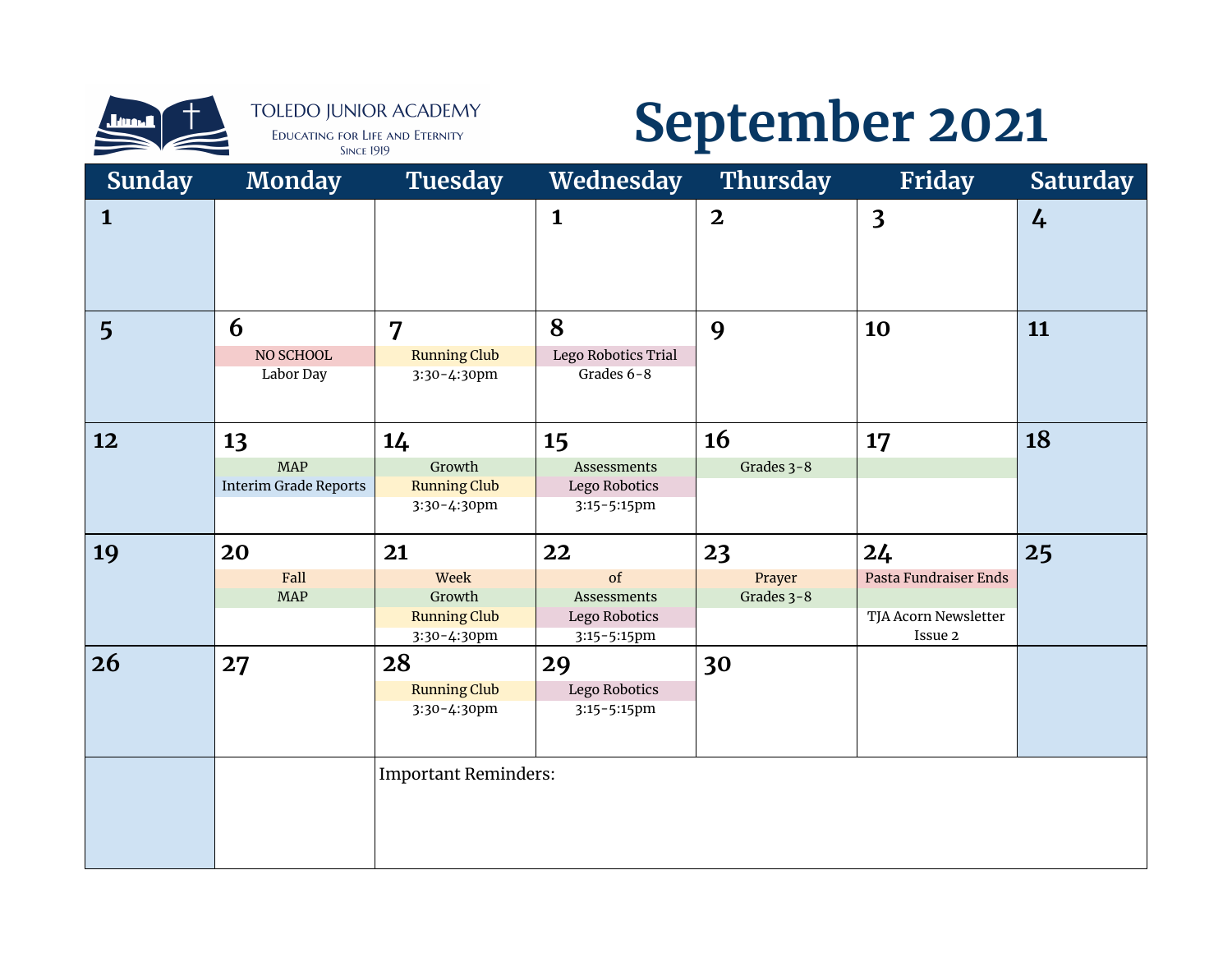

EDUCATING FOR LIFE AND ETERNITY **SINCE 1919** 

## **October 2021**

| <b>Sunday</b>           | <b>Monday</b>                                                              | <b>Tuesday</b>                                                     | Wednesday                                                                                                        | Thursday                                                     | Friday                                                                                                             | <b>Saturday</b> |
|-------------------------|----------------------------------------------------------------------------|--------------------------------------------------------------------|------------------------------------------------------------------------------------------------------------------|--------------------------------------------------------------|--------------------------------------------------------------------------------------------------------------------|-----------------|
|                         |                                                                            |                                                                    |                                                                                                                  |                                                              | $\mathbf{1}$                                                                                                       | $\overline{2}$  |
| $\overline{\mathbf{3}}$ | 4                                                                          | 5<br><b>Running Club</b><br>3:30-4:30pm                            | 6<br>Lego Robotics<br>3:15-5:15pm                                                                                | $\overline{7}$                                               | 8                                                                                                                  | 9               |
| 10                      | 11<br>NO SCHOOL:<br>Columbus Day                                           | 12<br><b>Running Club</b><br>3:30-4:30pm<br>Running Award Ceremony | 13<br>Lego Robotics<br>3:15-5:15pm                                                                               | 14                                                           | 15                                                                                                                 | <b>16</b>       |
| 17                      | 18<br><b>TJA</b><br><b>Sports Day</b><br>Wear your favorite<br>sports gear | 19<br><b>Future Day</b><br>Dress for your future<br>career         | End of 1st Quarter<br>20<br>Lego Robotics<br>Wacky Wednesday<br>From head to toe, be<br>unique with your clothes | 21<br>Crazy Hair/Hat Day<br>Dress down clothes<br>acceptable | Tja Acorn Issue 2<br>22<br>Week<br><b>Couch Potato Day</b><br>Wear your PJs, joggers,<br>or sweats-anything comfy! | 23              |
| 24                      | 25                                                                         | 26                                                                 | 27<br>Lego Robotics<br>3:15-5:15pm                                                                               | 28<br>NO SCHOOL<br>Parent-Teacher<br>Conferences             | 29<br>9:00am Delayed Start<br>Regular 2:00pm<br>Dismissal                                                          | 30              |
| 31                      |                                                                            | <b>Important Reminders:</b>                                        |                                                                                                                  |                                                              |                                                                                                                    |                 |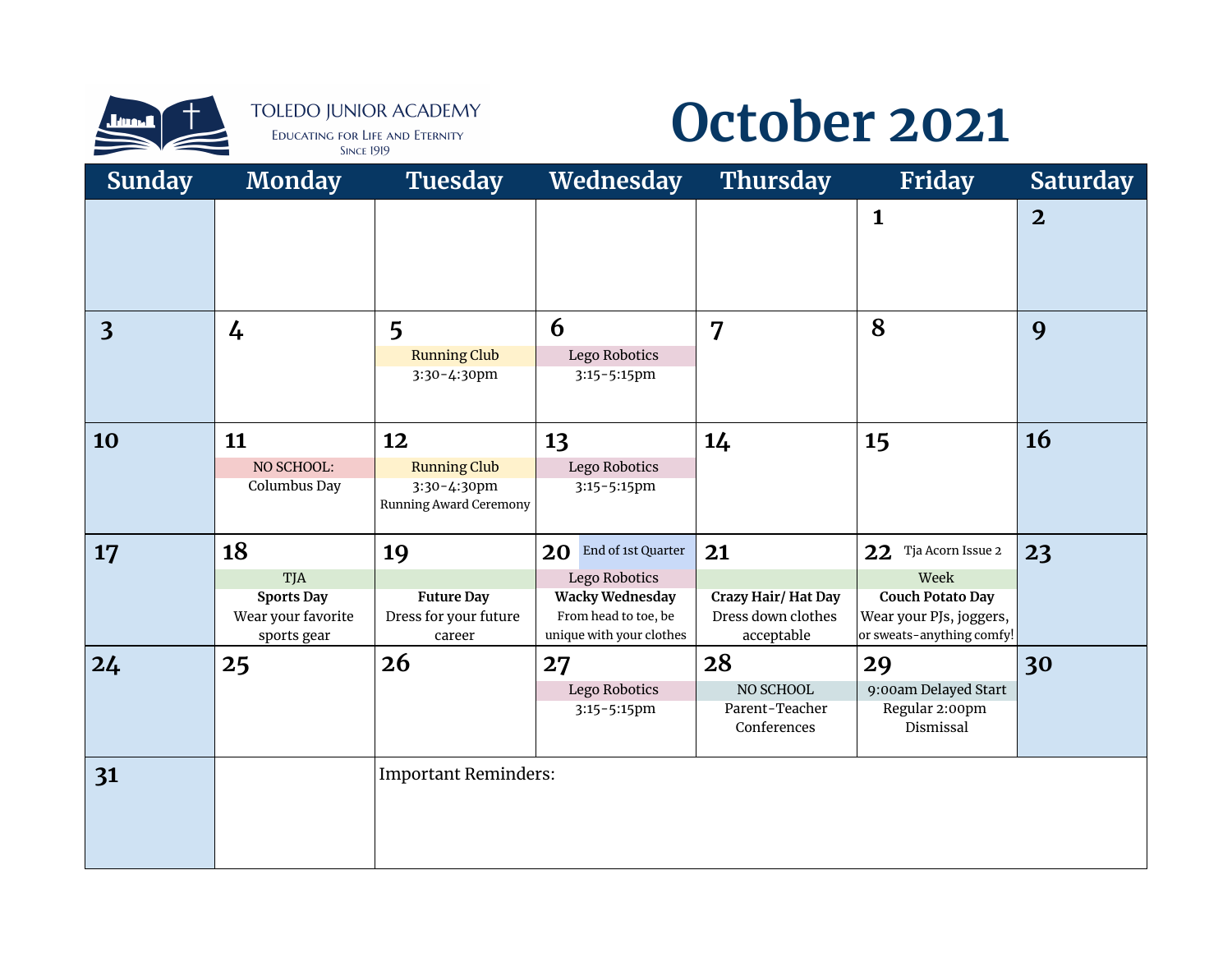

**November 2021**

TOLEDO JUNIOR ACADEMY EDUCATING FOR LIFE AND ETERNITY **SINCE 1919** 

| <b>Sunday</b>  | <b>Monday</b> | <b>Tuesday</b>               | Wednesday                                                          | Thursday                               | Friday                                | <b>Saturday</b> |
|----------------|---------------|------------------------------|--------------------------------------------------------------------|----------------------------------------|---------------------------------------|-----------------|
|                | $\mathbf{1}$  | $\overline{2}$               | $\overline{\mathbf{3}}$<br>Lego Robotics<br>3:15-5:15pm            | $\frac{1}{4}$                          | 5<br>Muffins with Mom<br>7:30-8:00am  | 6               |
| $\overline{7}$ | 8             | 9                            | 10<br>Lego Robotics<br>3:15-5:15pm                                 | 11                                     | 12                                    | 13              |
| 14             | 15            | <b>16</b>                    | 17<br><b>Interim Grade Reports</b><br>Lego Robotics<br>3:15-5:15pm | 18                                     | 19<br>TJA Acorn Newsletter<br>Issue 4 | 20              |
| 21             | 22            | 23<br>Early 1:00pm Dismissal | 24<br><b>THANKSGIVING</b>                                          | 25<br><b>BREAK</b><br>Thanksgiving Day | 26                                    | 27              |
| 28             | 29            | 30                           |                                                                    |                                        |                                       |                 |
|                |               | <b>Important Reminders:</b>  |                                                                    |                                        |                                       |                 |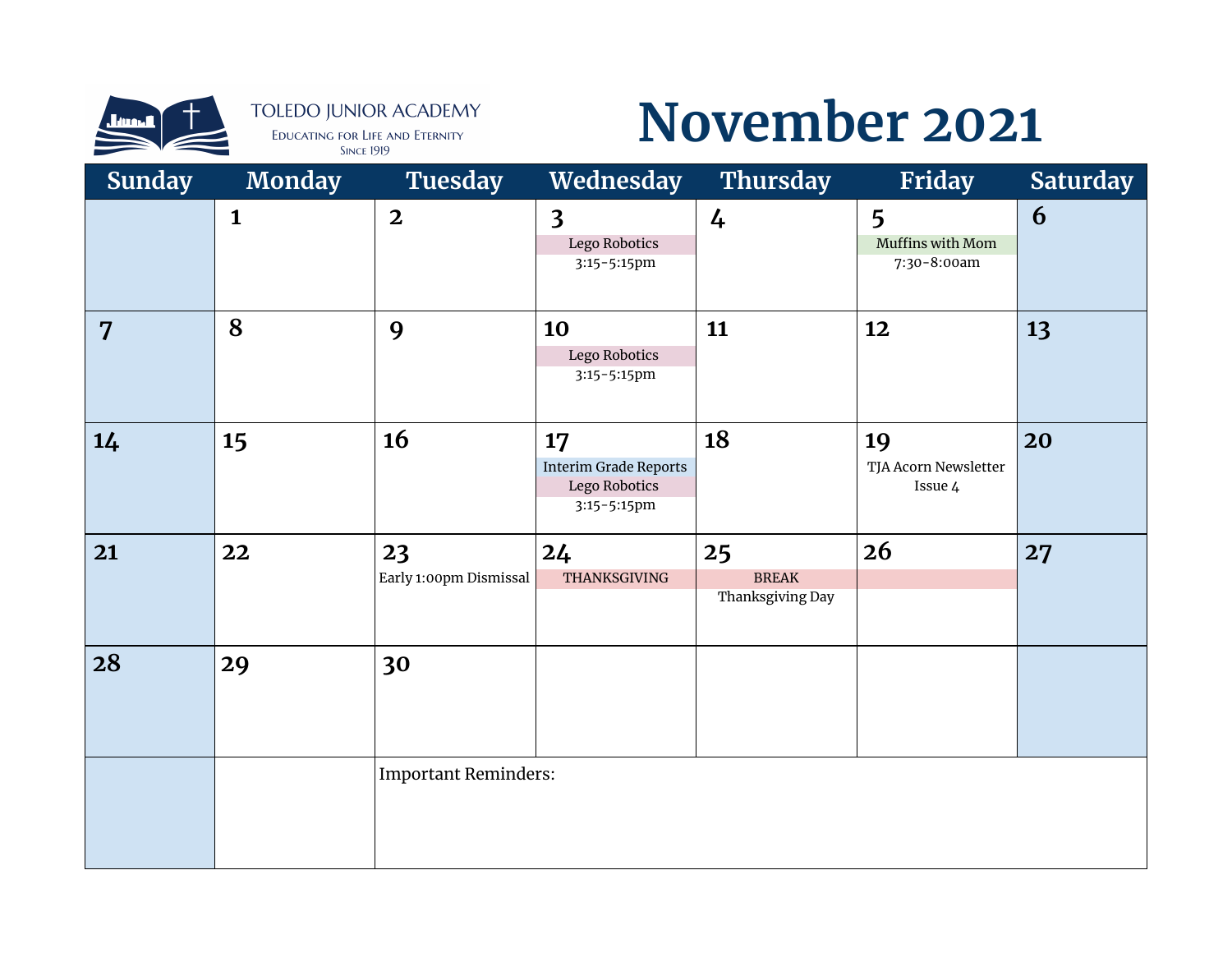

TOLEDO JUNIOR ACADEMY EDUCATING FOR LIFE AND ETERNITY

**SINCE 1919** 

### **December 2021**

| <b>Sunday</b> | $\lfloor$ Monday $\rfloor$ | Tuesday                                                                                                  | Wednesday                                    | Thursday              | Friday                                | <b>Saturday</b>     |
|---------------|----------------------------|----------------------------------------------------------------------------------------------------------|----------------------------------------------|-----------------------|---------------------------------------|---------------------|
|               |                            |                                                                                                          | $\mathbf{1}$<br>Lego Robotics<br>3:15-5:15pm | $\overline{2}$        | $\overline{\mathbf{3}}$               | $\frac{1}{4}$       |
| 5             | 6                          | $\overline{7}$                                                                                           | 8<br>Lego Robotics<br>3:15-5:15pm            | 9                     | 10                                    | 11                  |
| 12            | 13                         | 14                                                                                                       | 15<br>Lego Robotics<br>3:15-5:15pm           | 16                    | 17<br>TJA Acorn Newsletter<br>Issue 5 | 18                  |
| 19            | 20                         | 21<br>Early 1:00pm Dismissal<br>Christmas Program<br>6:30 PM<br>Please have students<br>at TJA by 6:00pm | 22<br><b>WINTER</b>                          | 23<br><b>VACATION</b> | 24                                    | 25<br>Christmas Day |
| 26            | 27                         | 28                                                                                                       | 29                                           | 30                    | 31                                    |                     |
|               |                            |                                                                                                          |                                              |                       |                                       |                     |
|               |                            | <b>Important Reminders:</b>                                                                              |                                              |                       |                                       |                     |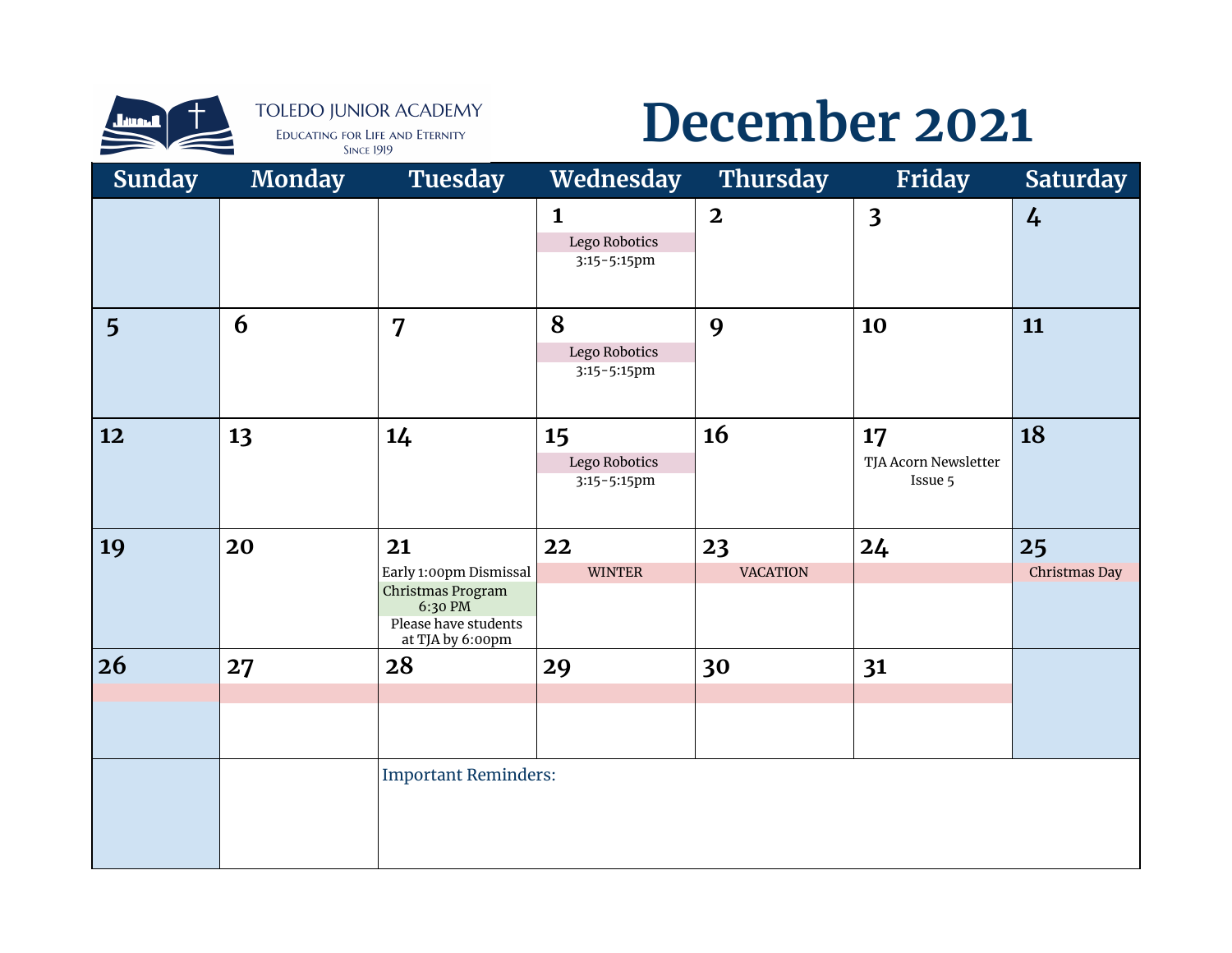

EDUCATING FOR LIFE AND ETERNITY **SINCE 1919** 

# **January 2022**

| <b>Sunday</b>  | <b>Monday</b>                                    | Tuesday                     | Wednesday               | Thursday          | Friday                      | <b>Saturday</b> |
|----------------|--------------------------------------------------|-----------------------------|-------------------------|-------------------|-----------------------------|-----------------|
|                |                                                  |                             |                         |                   |                             | $\mathbf{1}$    |
|                |                                                  |                             |                         |                   |                             |                 |
| $\overline{2}$ | $\overline{\mathbf{3}}$<br><b>School Resumes</b> | 4                           | 5                       | 6                 | $\overline{7}$              | 8               |
|                |                                                  |                             |                         |                   |                             |                 |
| 9              | End of 2nd Quarter<br>10                         | 11                          | 12<br>Lego Robotics     | 13                | 14                          | 15              |
|                |                                                  |                             | 3:15-5:15pm             |                   |                             |                 |
|                |                                                  |                             |                         |                   |                             |                 |
| 16             | 17<br>NO SCHOOL                                  | 18<br><b>MAP</b>            | 19<br>Growth            | 20<br>Assessments | 21                          | 22              |
|                | <b>Martin Luther</b>                             |                             | Lego Robotics           |                   | <b>TJA Acorn Newsletter</b> |                 |
|                | King Jr. Day                                     |                             | 3:15-5:15pm             |                   | Issue 6                     |                 |
| 23             | 24                                               | 25                          | 26                      | 27                | 28                          | 29              |
|                |                                                  | <b>MAP</b>                  | Growth<br>Lego Robotics | Assessments       |                             |                 |
|                |                                                  |                             | 3:15-5:15pm             |                   |                             |                 |
|                |                                                  |                             |                         |                   |                             |                 |
| 30             | 31                                               | <b>Important Reminders:</b> |                         |                   |                             |                 |
|                |                                                  |                             |                         |                   |                             |                 |
|                |                                                  |                             |                         |                   |                             |                 |
|                |                                                  |                             |                         |                   |                             |                 |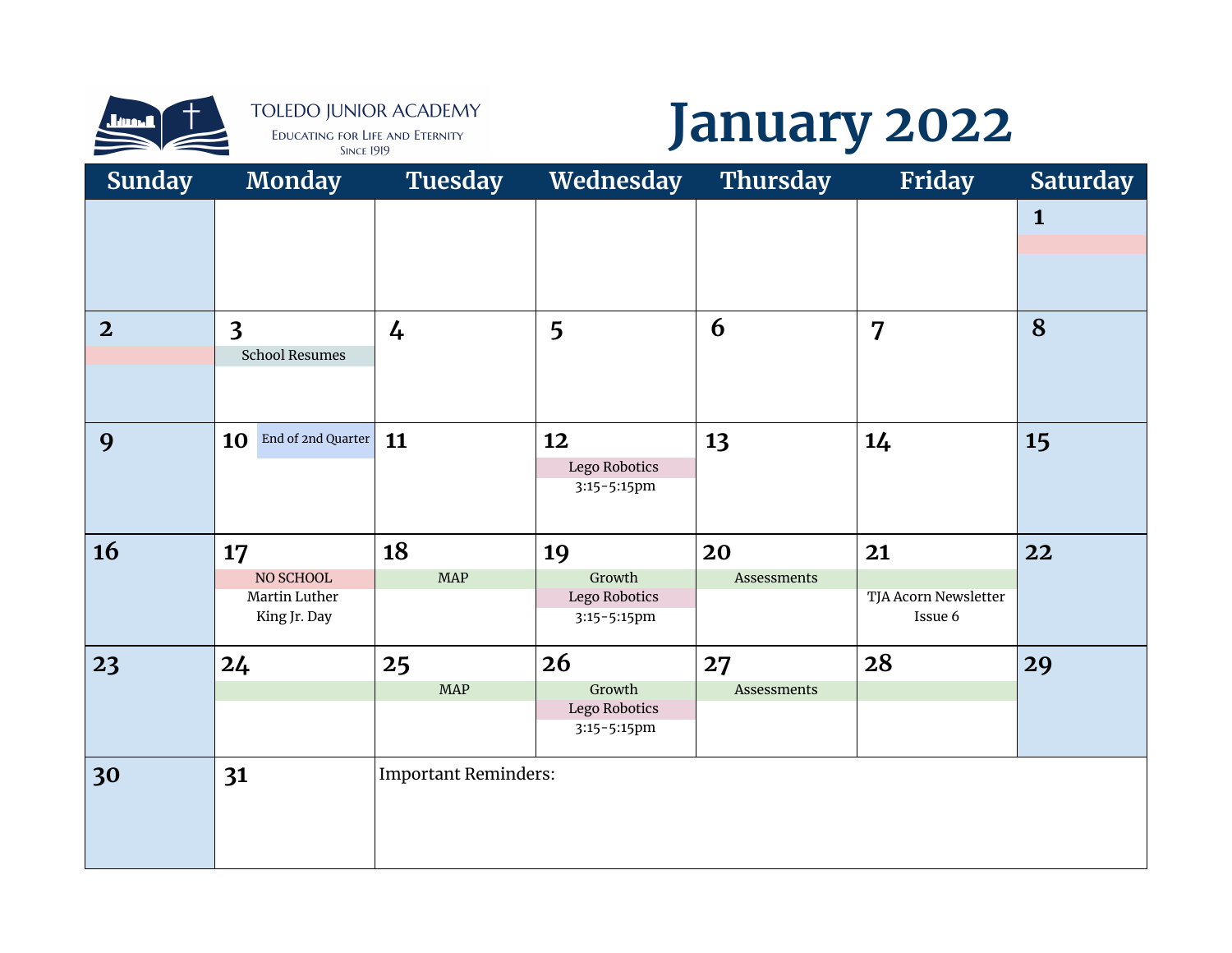

TOLEDO JUNIOR ACADEMY EDUCATING FOR LIFE AND ETERNITY

**SINCE 1919** 

# **February 2022**

| <b>Sunday</b>                                       | <b>Monday</b>                      | <b>Tuesday</b>                                                                                                                                                                                                                                              | Wednesday                                      | Thursday                                            | Friday                                | <b>Saturday</b> |  |
|-----------------------------------------------------|------------------------------------|-------------------------------------------------------------------------------------------------------------------------------------------------------------------------------------------------------------------------------------------------------------|------------------------------------------------|-----------------------------------------------------|---------------------------------------|-----------------|--|
|                                                     |                                    | $\mathbf{1}$                                                                                                                                                                                                                                                | $\overline{2}$<br>Lego Robotics<br>3:15-5:15pm | $\overline{\mathbf{3}}$                             | $\frac{1}{4}$                         | 5               |  |
| 6                                                   | 7<br><b>Interim Grade Reports</b>  | 8                                                                                                                                                                                                                                                           | 9<br>Lego Robotics<br>3:15-5:15pm              | 10                                                  | 11                                    | 12              |  |
| 13                                                  | 14<br>Valentine's Day              | 15                                                                                                                                                                                                                                                          | 16<br>Lego Robotics<br>3:15-5:15pm             | 17<br><b>Ohio Conference</b><br>Geography Challenge | 18<br>TJA Acorn Newsletter<br>Issue 7 | 19              |  |
| 20                                                  | 21<br>NO SCHOOL<br>Presidents' Day | 22                                                                                                                                                                                                                                                          | 23<br>Lego Robotics<br>3:15-5:15pm             | 24                                                  | 25<br>Donuts with Dad<br>7:30-8:00am  | 26              |  |
| 27<br><b>Family Reading</b><br>Night<br>5:30-7:00pm | 28                                 |                                                                                                                                                                                                                                                             |                                                |                                                     |                                       |                 |  |
|                                                     |                                    | <b>Important Reminders:</b><br>EdChoice Expansion/Traditional EdChoice generally opens in February/March. At the<br>time of the calendar creation, they had not released the 2022 window dates. Please turn in all registration/EdChoice<br>forms promptly. |                                                |                                                     |                                       |                 |  |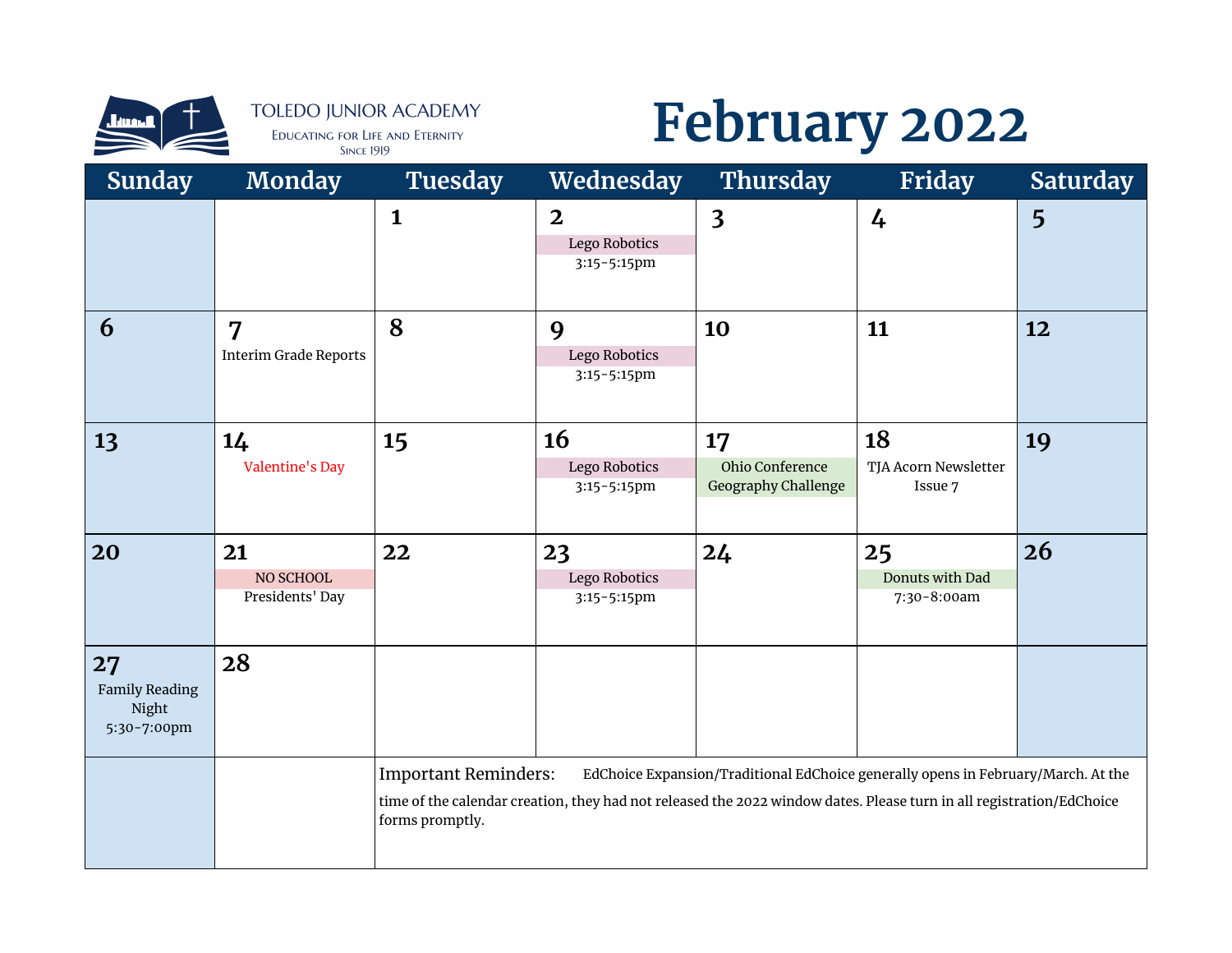

**March 2022**

EDUCATING FOR LIFE AND ETERNITY **SINCE 1919** 

TOLEDO JUNIOR ACADEMY

| <b>Sunday</b>                                                      | <b>Monday</b>                                  | Tuesday                     | Wednesday                                      | <b>Thursday</b>                                  | Friday                                                      | <b>Saturday</b> |
|--------------------------------------------------------------------|------------------------------------------------|-----------------------------|------------------------------------------------|--------------------------------------------------|-------------------------------------------------------------|-----------------|
|                                                                    |                                                | $\mathbf{1}$                | $\overline{2}$<br>Lego Robotics<br>3:15-5:15pm | $\overline{\mathbf{3}}$                          | $\frac{1}{4}$                                               | 5               |
| 6                                                                  | $\overline{7}$<br>Lego Robotics<br>3:15-5:15pm | 8                           | 9<br>Lego Robotics<br>3:15-5:15pm              | 10                                               | 11                                                          | 12              |
| 13<br><b>Adventist Robotics</b><br>League Competition<br>Kettering | 14                                             | 15                          | 16                                             | 17                                               | 18<br>End of 3rd Quarter<br>TJA Acorn Newsletter<br>Issue 8 | 19              |
| 20                                                                 | 21                                             | 22                          | 23                                             | 24<br>NO SCHOOL<br>Parent-Teacher<br>Conferences | 25<br>9:00am Delayed Start<br>Regular 2:00pm<br>Dismissal   | 26              |
| 27                                                                 | 28                                             | 29                          | 30                                             | 31                                               |                                                             |                 |
|                                                                    |                                                | <b>Important Reminders:</b> |                                                |                                                  |                                                             |                 |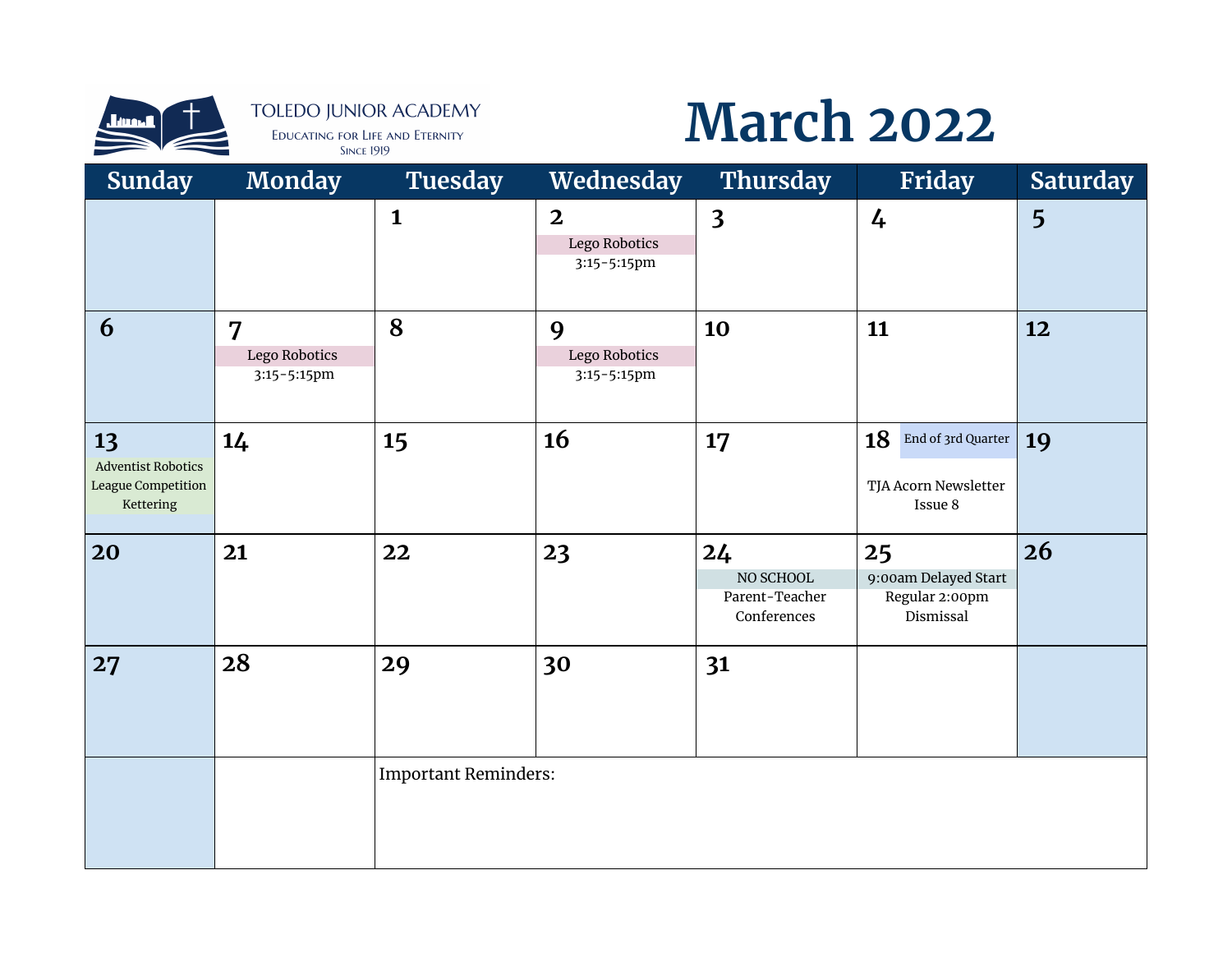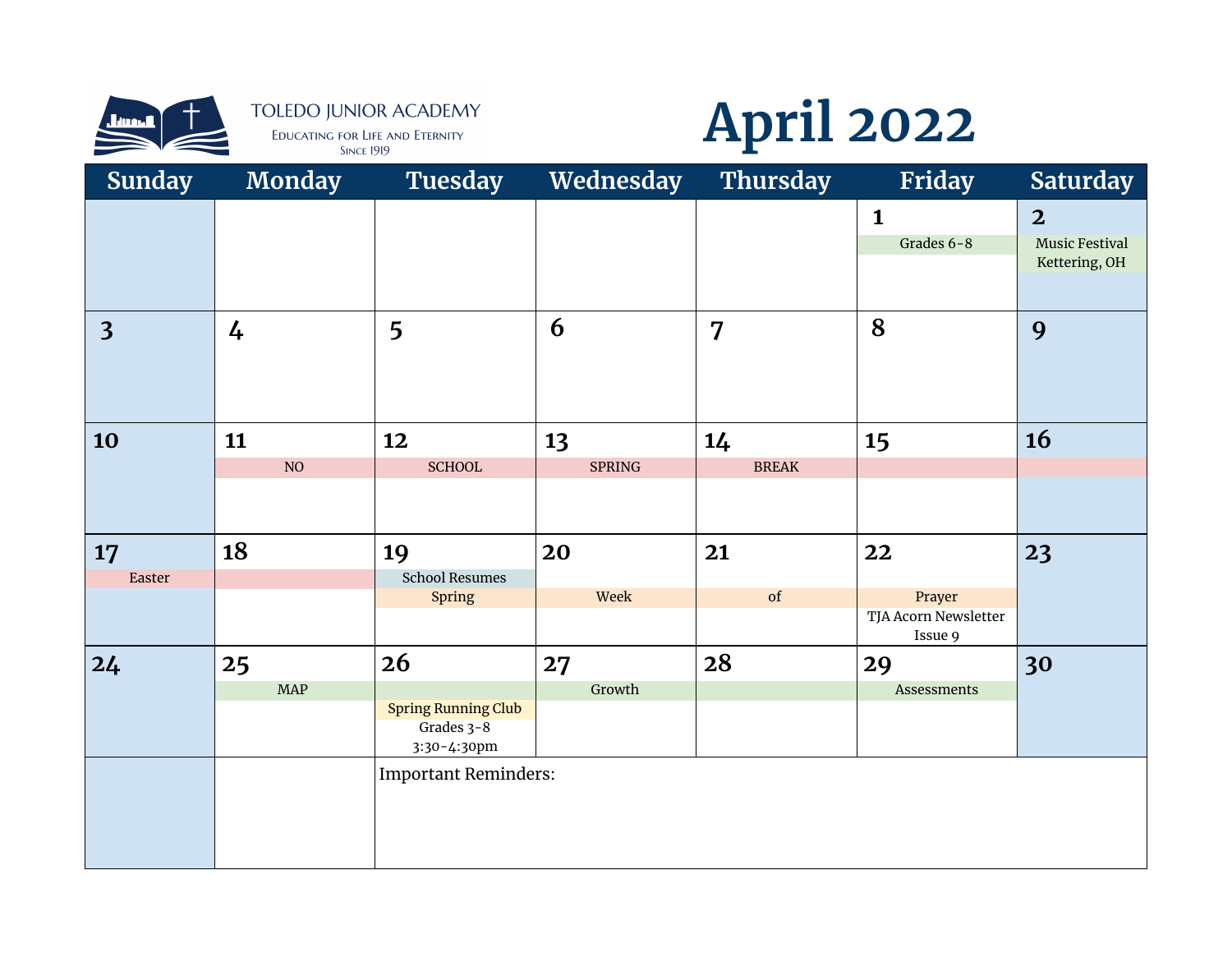

EDUCATING FOR LIFE AND ETERNITY **SINCE 1919** 

# **May 2022**

| <b>Sunday</b> | <b>Monday</b>             | <b>Tuesday</b>                                                              | Wednesday                                                        | Thursday                                                                                  | Friday                                                                                   | <b>Saturday</b> |
|---------------|---------------------------|-----------------------------------------------------------------------------|------------------------------------------------------------------|-------------------------------------------------------------------------------------------|------------------------------------------------------------------------------------------|-----------------|
| $\mathbf{1}$  | $\overline{2}$<br>Map     | $\overline{\mathbf{3}}$<br><b>Running Club</b><br>Grades 3-8<br>3:30-4:30pm | 4<br>Growth<br>Chocolate-Covered<br><b>Strawberry Orders Due</b> | 5                                                                                         | 6<br>Assessments<br>Chocolate-Covered<br><b>Strawberry Pick Up</b>                       | 7               |
| 8             | 9<br>Outdoor              | 10<br>Education<br><b>Running Club</b><br>Grades 3-8<br>3:30-4:30pm         | 11<br>Grades 6-8                                                 | 12                                                                                        | 13                                                                                       | 14              |
| 15            | <b>16</b>                 | 17<br><b>Running Club</b><br>Grades 3-8<br>3:30-4:30pm                      | 18                                                               | 19                                                                                        | 20<br>TJA Acorn Newsletter<br>Issue 10                                                   | 21              |
| 22            | 23                        | 24                                                                          | 25                                                               | 26<br><b>Graduation Day</b><br>1:00pm Dismissal<br>Graduations:<br>K: 6:00pm, 8th: 7:00pm | 27<br><b>Field Day</b><br>Last Day of School<br>Delayed 9:00am Start<br>1:00pm Dismissal | 28              |
| 29            | 30<br><b>Memorial Day</b> | 31<br><b>Teacher Post-Service</b>                                           |                                                                  |                                                                                           |                                                                                          |                 |
|               |                           | <b>Important Reminders:</b>                                                 |                                                                  |                                                                                           |                                                                                          |                 |